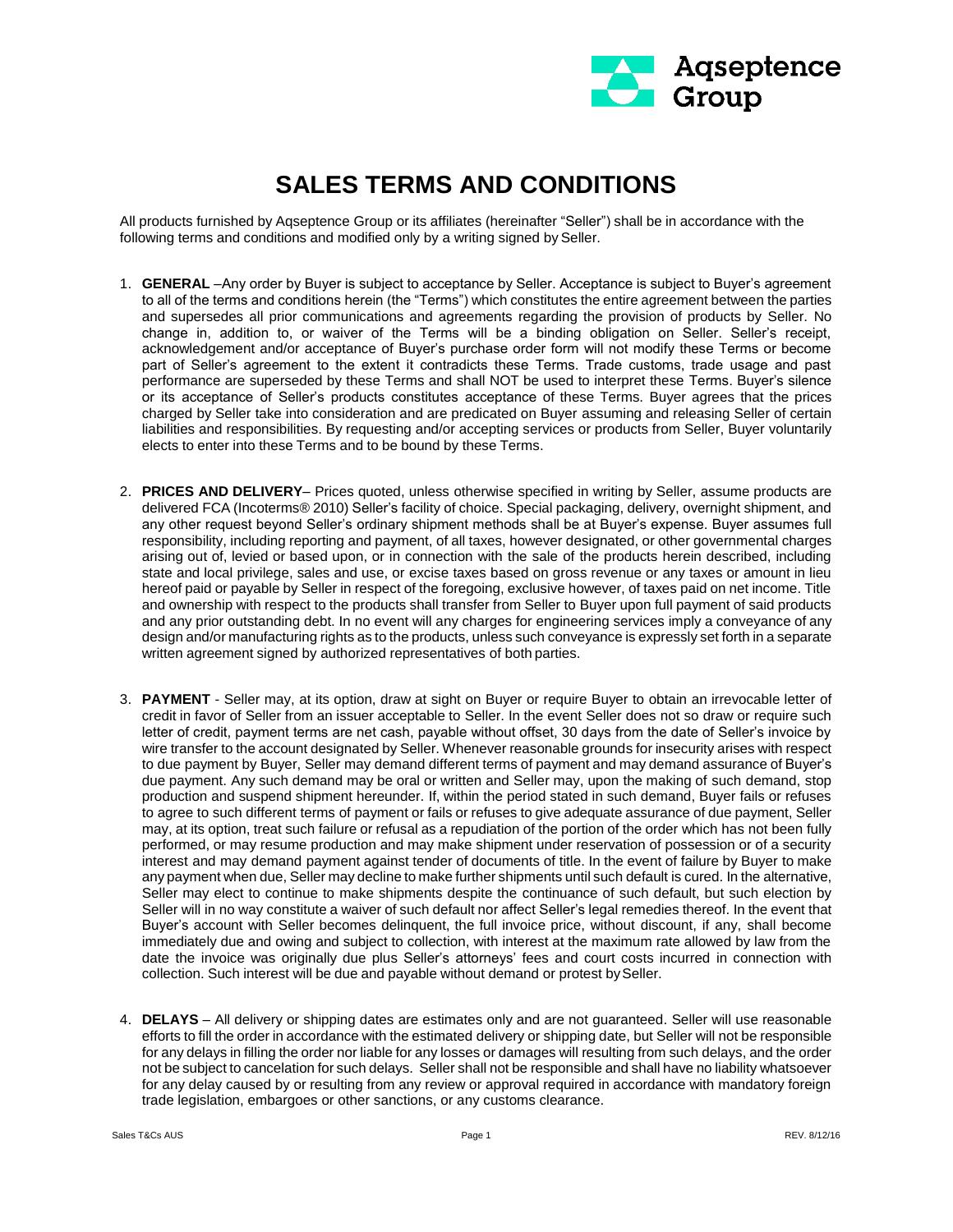- 5. **ORDER CHANGES AND CANCELLATION**  Any changes requested by Buyer affecting the ordered scope of work must be accepted by Seller and resulting adjustments to affected provisions, including price, schedule, and guarantees mutually agreed to in writing prior to implementation of the change. Seller reserves the right to reject any change in order made by Buyer. Buyer may not cancel an order without the prior written consent of Seller. If Seller consents to such cancelation, reasonable cancelation charges computed by Seller will be assessed in connection with such cancelation.
- 6. **INSPECTION, ACCEPTANCE OR REJECTION**  Buyer will made adequate inspection of the products immediately after their receipt and will give Seller prompt notice of any non-conformity or defect. Buyer's failure in either respect will constitute a waiver of such non-conformity or defect.
- 7. **FORCE MAJEURE**  Seller will not be liable for delays in filling this order or failure in the performance of any of its obligations hereunder caused by acts of war; accidents; labor disputes, disruptions, strikes or shortages of labor; shortages of materials, fuel or power; fires, floods or other natural disasters; acts or omissions of any governmental authority or Buyer; delays in transportation or lack of transportation facilities; priorities required, requested or granted for the benefit of the government; restrictions imposed by law or any rules or regulations thereunder; or any cause, whether similar to or dissimilar from those enumerated, beyond Seller's reasonable control.
- 8. **WARRANTY**  All products that Seller manufactures are warranted, when paid for and properly installed, operated and maintained, to be free from defects in material and workmanship and to conform to the specifications, if any, listed on the order. If no specifications are listed, the products are warranted to conform to Seller's currently published specifications. The warranty period is one year from the date of shipment to the Buyer. No warranty is given for products or components manufactured by companies not affiliated by ownership with Seller or for products which have been subject to misuse, improper installation, corrosion, or which have been disassembled, modified or repaired by unauthorized persons. SELLER DISCLAIMS ALL OTHER WARRANTIES, WHETHER EXPRESS, IMPLIED OR STATUTORY, SUCH AS WARRANTIES OF MERCHANTABILITY AND FITNESS FOR PURPOSE OR USE. SELLER ALSO DISCLAIMS ALL WARRANTIES REGARDING ANY ANCILLARY SERVICES RENDERED.

## 9. **LIMITATION OF LIABILITY** –

(a) Seller's liability and Buyer's exclusive remedy for any tender of nonconforming or defective products or breach of warranty is expressly limited to Seller's choice of: (i) the repair of non-conforming or defective products; (ii) the replacement of non-conforming or defective products with conforming products; or (iii) the repayment of that portion of the purchase price represented by non-conforming or defective products. Such repair, replacement or repayment will be made only upon return of the non-conforming or defective products, which may be returned at the cost of Seller only after inspection by Seller and receipt by Buyer of definite shipping instructions from Seller. Seller must receive written notice of defect within the warranty period.

(b) NOTWITHSTANDING ANYTHING HEREIN TO THE CONTRARY, UNDER NO CIRCUMSTANCES SHALL SELLER BE LIABLE FOR ANY INCIDENTAL, CONSEQUENTIAL, SPECIAL, INDIRECT, INCIDENTAL, EXEMPLARY, CONTINGENT, OR PUNITIVE DAMAGES, INCLUDING WITHOUT LIMITATION, LOSS OF PROFITS, LOSS OF BUSINESS OPPORTUNITY OR LOSS OF PROSPECTIVE REVENUE, WHETHER KNOWN OR UNKNOWN ARISING OUT OF OR RELATING TO THESE TERMS.

(c) SELLER'S LIABILITY ARISING OUT OF THESE TERMS IS LIMITED TO THE PURCHASE PRICE OF THE PRODUCTS ON WHICH SUCH LIABILITY IS BASED.

10. **INDEMNITY** - Seller will, to the extent allowable by law, defend, indemnify and hold harmless Buyer, its directors, officers and employees from and against any loss, claim, action, damage, expense or liability, including reasonable attorneys' fees and costs, actually incurred and resulting from any third party claim or suit arising out of, or relating to (i) Seller's breach of any of its representations or warranties in these Terms; (ii) claims against Buyer relating to the products supplied by Seller that the products caused or contributed to personal injury, death or property damage; or (iii) alleged infringement of any U.S. patent or U.S. invention rights, which alleged infringement arises out of the sale or use of the products in conformance with these Terms; provided, however, that the foregoing indemnity obligations shall not apply to the extent any claim is the result of the willful misconduct or negligent acts or omissions of Buyer or its affiliates and, there shall be apportionment in accordance with responsibility when such obligation derives in part from the acts of Seller and in part from such acts of Buyer, and its affiliates. To qualify for such defense and payment, Buyer must (i) give Seller prompt written notice of any such claim, (ii) allow Seller to control the defense and all related settlement negotiations, and (iii) reasonably cooperate with Seller in the defense and in any related settlement negotiations. Buyer may engage independent counsel of its choosing, at its own cost and expense.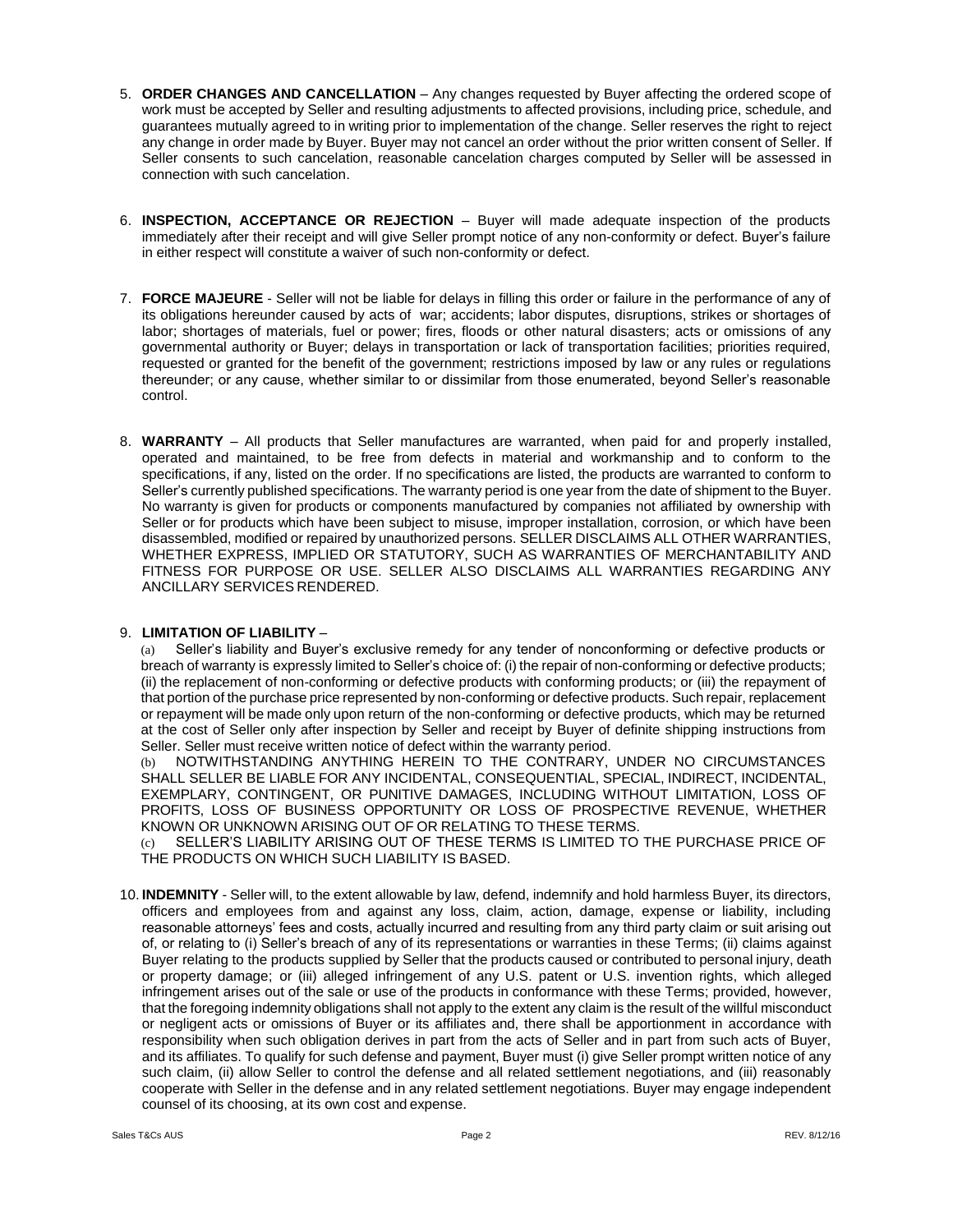11. **CATASTROPHIC LOSSES** – Notwithstanding anything to the contrary contained herein, Buyer hereby agrees to assume the liability for the following specified types of losses or events: (1) reservoir or underground damage, including loss of any mineral substance, or water or the wellbore itself; (2) control of a wild well, underground or above the surface; and (3) pollution, including clean-up and control of the pollutant or contamination. THE EXCLUSIONS OF LIABILITY AND INDEMNITIES HEREIN SHALL APPLY TO ANY LOSS, DAMAGE, EXPENSE, INJURY, ILLNESS OR DEATH WITHOUT REGARD TO THE CAUSE(S) THEREOF INCLUDING, WITHOUT LIMITATION, UNSEAWORTHINESS, STRICT LIABILITY, ULTRA-HAZARDOUS ACTIVITY, BREACH OF EXPRESS OR IMPLIED WARRANTY, IMPERFECTION OF MATERIAL, DEFECT OR FAILURE OF EQUIPMENT, DEFECT OR "RUIN" OR OTHER CONDITION OF PREMISES, OR THE SOLE OR CONCURRENT NEGLIGENCE OR OTHER FAULT OF THE INDEMNITEE GROUP.

## 12. **PATENTS** –

(a) Buyer agrees to indemnify Seller against all court assessed damages and costs resulting from infringement of any U.S. or foreign intellectual property right (including, but not limited to, any right in a patent, utility model, copyright, industrial design work, or based on misappropriation or wrongful use of information or documents) by products to the extent that the infringement arises from designs, specifications or instructions furnished or expressly or implicitly required by Buyer.

(b) The sale of products covered by an order will not grant to Buyer any rights or license of any kind under any patent owned or controlled by Seller or its suppliers or under which Seller or its suppliers is licensed, but the foregoing will not limit in any way the right of Buyer to use and sell such products in the event that such products as sold hereunder are covered by any such patent.

(c) If a product furnished to Buyer becomes, or, in Seller's opinion, may become the subject of any claim, suit or proceeding for infringement of any U.S. patent, Seller may at its option and expense (i) obtain for Buyer the right to use, lease or sell the product, (ii) replace the product, (iii) modify the product, or (iv) remove the product and refund the purchase price paid by Buyer less a reasonable amount for use, damage or obsolescence. Seller will not be liable for any infringement arising from the combination of products or from the use of a product in practicing a process.

(d) No right, title, or interest in and to any development, invention, or work of authorship, conceived or developed by Seller during the course of performance hereunder, is conveyed to the Buyer. Seller does not grant to Buyer, and nothing contained herein will obligate or be construed to obligate the Seller to grant to Buyer, any license under any patents or other intellectual property owned by the Seller.

- 13.**CONFIDENTIALITY** Both parties acknowledge that, in the course of performing their respective obligations under these Terms, they may receive from the other party certain confidential and proprietary information, including data, specifications, processes, policies, technologies, methods, formulae, and performance and other information of the other party (collectively, "Confidential Information"). The parties shall, at all times, take proper and appropriate steps to protect the Confidential Information. Both parties agree to limit disclosure and access to the Confidential Information to such of their employees as are directly involved with work required by these Terms and then only to the extent as is necessary and essential to complete the work involved herewith. Such employees shall preserve the confidential nature of the Confidential Information. Neither party shall disclose any of the Confidential Information to any other party, in whole or in part, directly or indirectly, unless authorized in writing by the other party. Confidential Information shall not include information which (i) is in the public domain prior to disclosure to the receiving party, (ii) is lawfully in the receiving party's possession prior to disclosure, or (iii) becomes part of the public domain by publication or otherwise through no unauthorized act or omission on the part of the receiving party.
- 14.**EXPORT OR IMPORT LICENSE AND COMPLIANCE**  Buyer represents and warrants that the products provided hereunder and the "direct product thereof" are intended for civil use only and will not be used, directly or indirectly, for the production of chemical or biological weapons or of precursor chemicals for such weapons, or for any direct or indirect nuclear end use. The parties agree to comply with all applicable provisions under any laws restricting or controlling export of products or services to particular destinations or foreign entities, or any other country which becomes subject to similar restrictions and will reasonably cooperate to the extent necessary in responding to related government inquiries. SELLER SHALL NOT BE OBLIGATED TO FULFILL AN ORDER IF SUCH FULFILLMENT IS PREVENTED BY ANY IMPEDIMENTS ARISING OUT OF NATIONAL OR INTERNATIONAL FOREIGN TRADE OR CUSTOMS REQUIREMENTS OR ANY EMBARGOES OR OTHER SANCTIONS. THE EFFECTIVENESS OF ALL ORDERS IS UNDER THE CONDITION PRECEDENT THAT ALL GOODS SUPPLIED HEREUNDER HAVE BEEN SUFFICIENTLY REVIEWED AND APPROVED (AS REQUIRED) IN ACCORDANCE WITH MANDATORY FOREIGN TRADE LEGISLATION, EMBARGOES OR OTHER SANCTIONS.